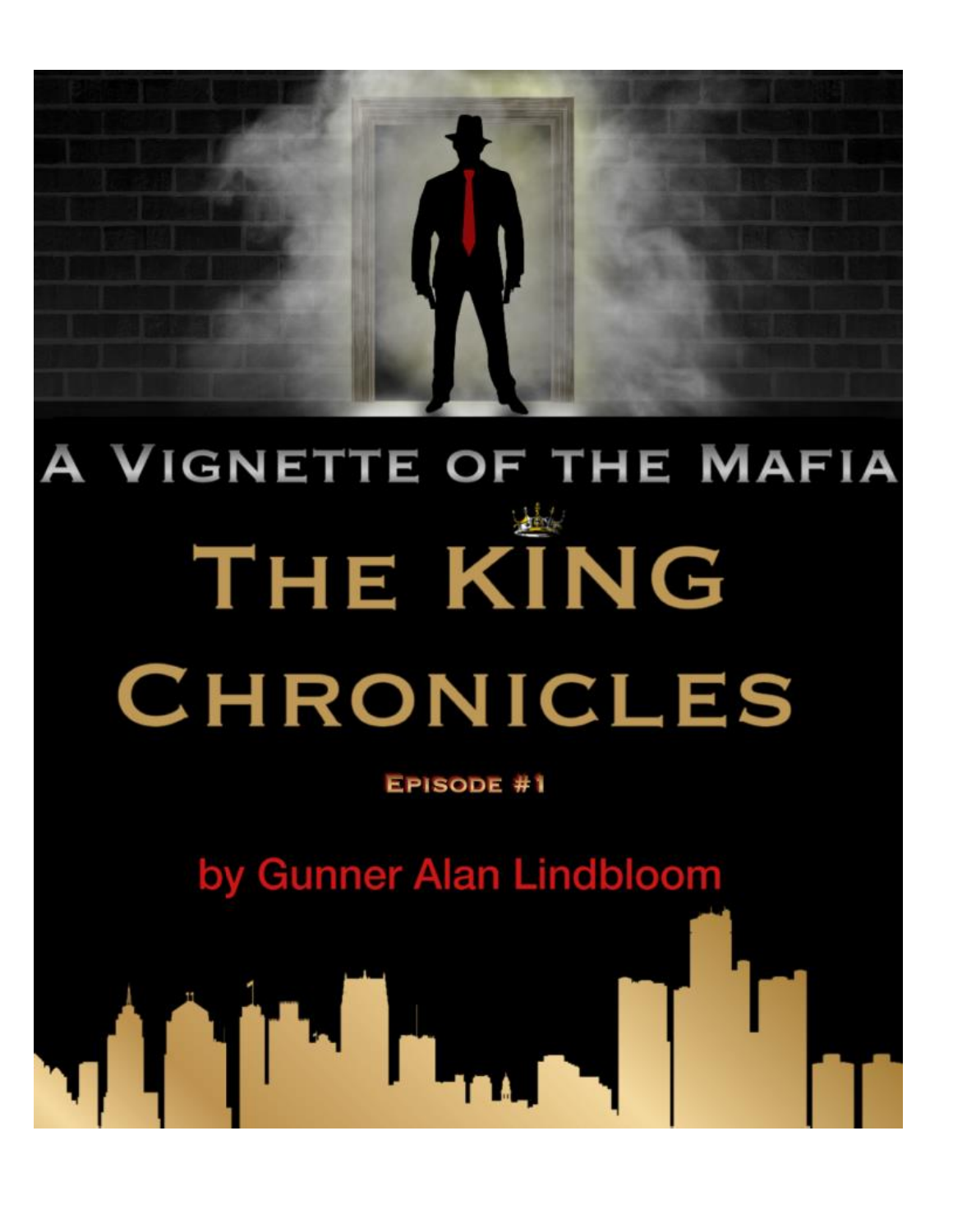## **THE KING CHRONICLES – Episode One**

Zoron took a swig of his cheap whiskey and slammed his glass on the table. "Tony, I don't like those fucking punk ass kids over there…" he growled. "Fuckers remind me of the little punks we had to deal with in the joint."

Tony chuckled and took a pull of his cigar. "Relax, old friend," he said, watching the group of teenagers shoot a game of 9-ball. "They're just kids. We were all kids once." He turned and gave him a grin. "Or at least I was. You were probably born a Serbian bull. Popped out your momma's womb ready to kill someone."

Tony "The Limp" Conforti was a short, balding old Mafioso who had a cranky disposition and walked with severe limp, the origins of his moniker. Most of his waking hours were spent at the seedy pool hall he owned, "EAST SIDE BILLIARDS," and he was what some people referred to as a "people watcher." But he generally disliked people. And they generally disliked him. Even most of the guys who worked for him disliked him. But he was a decent boss, and more often than not he treated them with respect.

Tonight he was doing what he did almost every night—hanging out in his dingy pool hall, drinking brandy, and smoking "lilos," the short pungent cigars he chain smoked. He knew the cigars were killing him, but he figured what the hell, at least he would go out on his own terms. He was old now, almost seventy, and had lived life by his rules. Or rather, the rules he had sworn his life to over thirty years ago. The rules of *La Cosa Nostra*. And even though nearly twenty of those years had been spent in prison, he had never wavered in his commitment to the oath he'd taken so long ago. It was what defined him. It was what made him who he was. A Mafioso. And like any true Mafioso, he took great pride in this. Being a member of Detroit's secretive Mafia sect, known simply as the "Partnership," had been his life's greatest achievement, his greatest honor. And would be until his final breath, whether it came from lung cancer or an assassin's bullet.

Tony was a thoroughbred Mafioso but by no means was he a don. His rank within the *La Borgata*, "The Community," was *capodecine,* a lowest ranking captain in the Falcone Family, which was in fact made up of several families. From his pool hall, he ran a relatively small crew of about twenty soldiers, most of whom worked petty street rackets—card games, dice, drugs, loan sharking, extortion, larceny and several other vice crimes. And he was fine with this. He'd never harbored dreams of being the boss or being elevated to one of the Family's higher-ranking *capiregimes*. He was a simple man with simple tastes. A fancy vacation home in Italy or Aspen had no appeal to him. He didn't need a hunting lodge up north and an offshore bank account filled with millions he couldn't spend. To be happy, all he needed was his pool hall and a few bucks in his pocket. Well, a stash of good Cubans, some strong brandy, and an occasional hooker helped.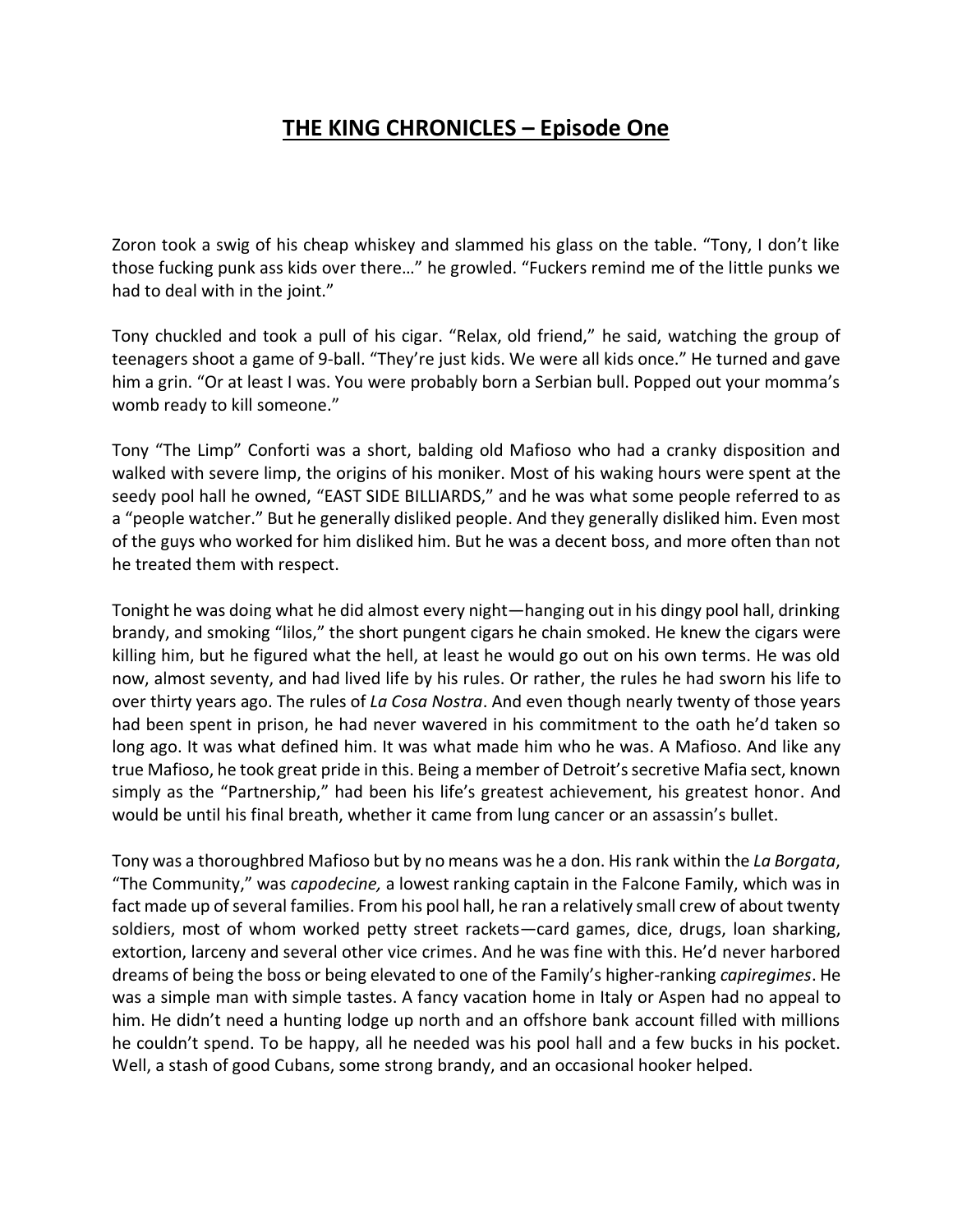Tony's immediate superior was a 50-year-old Sicilian named Salvatore Toccio, a powerfully built Mafiosi and one of the Syndicate's five ruling *capiregime*. Ironically, before prison, Tony had actually been Sal's mentor and eventually sponsor. Now the roles had been reversed and Tony worked for Sal, who had grown to be very powerful over the years. Tony had no idea how many crews Sal ran, but there were whispers that his guys were pulling tens of millions off the street. That's the way it was there in Detroit. Nobody knew who was doing what, which was exactly the way the Boss wanted it. Tony remembered the current Boss's predecessor, Don Zirello, once pontificate, "Some say it's best for the right hand to never know what the left is doing, so no one man can take down the whole Partnership if he flips. But I say the middle finger should never know what the ring finger is doing. That way everyone's safe." And Don Falcone had kept it that way. Every *capiregime* had ten or twelve made *capi* working under him. Every one of those *capi* had a crew of ten, twenty, even thirty guys. And some of those guys had crews of their own. Only the *capiregime* knew who was doing what. But only the *Capi di tutti Capi,* Boss of Bosses knew everything. This protected the Family from FBI penetration and government cooperators. It was how the Boss had maintained his position at the top of the Family for nearly thirty years. He was an extremely secretive man. In fact, Tony had only met him a couple of times, once a funeral and once atthe only occasion when all the Syndicate's top brass gathered under one roof—the annual Celebration of the Italian American Delegates.

Tony was considered to be a "solid earner," a guy who consistently made money. He always kept Sal in the loop of his rackets. When Sal called him in, he came in. When Sal ordered him to do something, he did it without question. And because of this, he was allowed to operate with certain level of autonomy. Sal, who Tony considered a friend, dropped by about once a week to pick up an envelope of cash, but other than that he rarely interacted with other elements of the Partnership. Occasionally, a "friend of ours" would drop by to say hello or shoot a game of pool, but months would often go between these visits. And he liked it this way. Not only did it give him a sense of anonymity, but it allowed him to play the role of bigshot Mafioso, for all his regular patrons knew he was in the mob. He made sure of it.

Tony loved it when local tough guys came in and treated him like he was a boss, jokingly calling him "Don Conforti," always showing him the utmost respect, as if he himself was Boss of Bosses. He especially liked sitting around his table with the young guys, telling war stories about the "good ol' days," or about his many years in prison. He would sit at his private table in the back of the pool hall, sipping brandy, smoking cigars, acting like he was a don. Neighborhood ruffians would come in and hang on his every word as he embellished tales of yore, of the many scores he and his crew had done before he was sent to prison. He may not have been a real boss, but at least he was the boss of his own domain.

Three months ago, one of Tony's old prison buddies had come walking through his door. The guy's name was Zoron Rakanovich, an intimidating 50-year-old Serbian who was built like a bull. A big one. Well over six foot and 300 lbs, Zoron had a barrel chest, no neck, and shoulders to match. One of the things that made him so intimidating was his dead eye, dead from years of untreated cataracts. He looked as mean as he was. And his years in prison had only made him meaner. He had served 25 years for murdering his wife's lover when he caught them in bed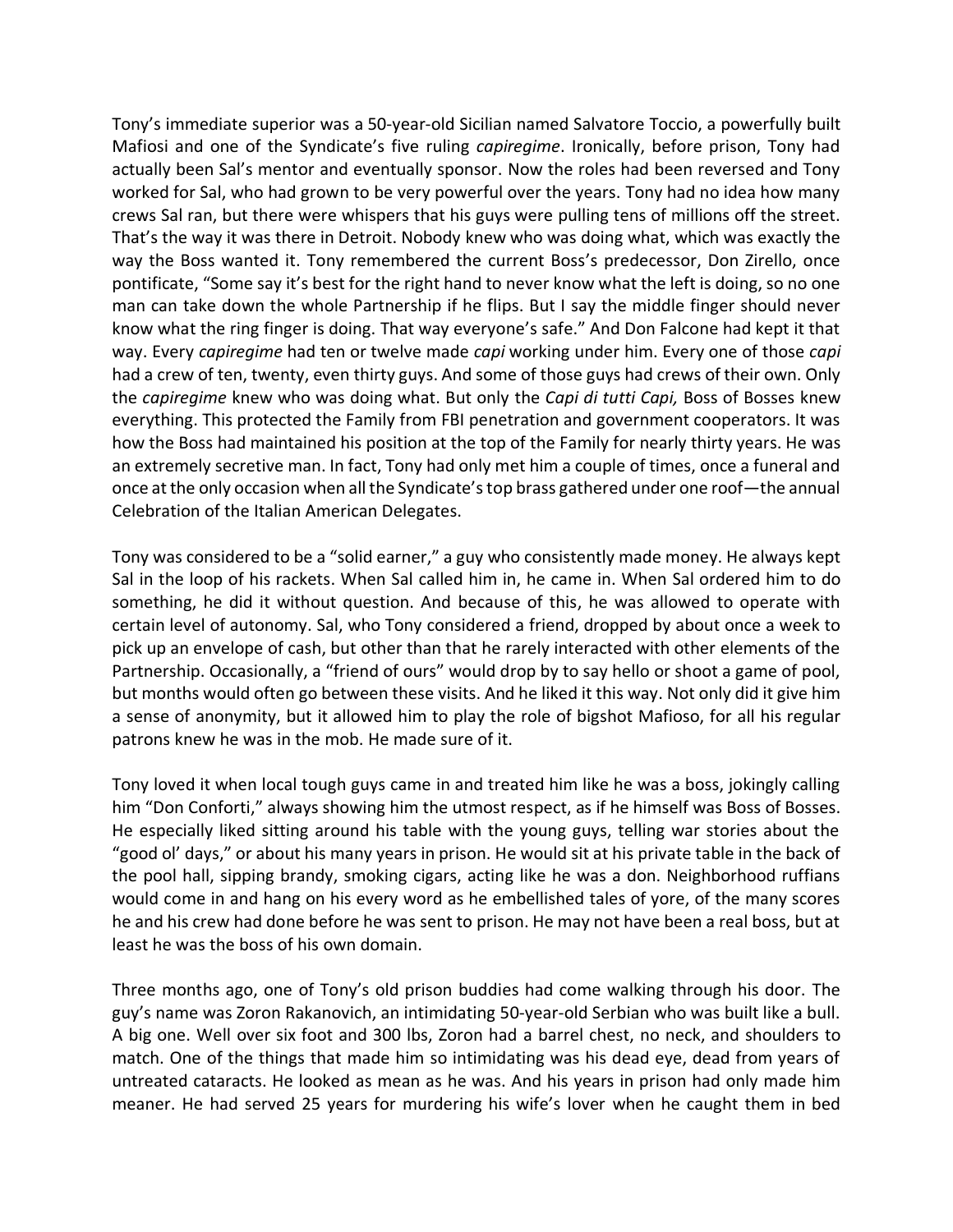together. Him and Tony had spent several years at the same prison, and during that time they became very close, spending thousands of hours walking the yard together, side by side, exchanging war stories from their past. Zoron had been a career criminal himself, who fled Serbia after killing a man during a botched drug deal. When he got to Detroit, where he had family, he had continued his life of crime by selling drugs and extorting other drug dealers in his east side neighborhood. He was an intrinsic tough guy with a propensity for violence. Which was why Tony liked him and had been so happy to see him walk through his doors three months previous.

Zoron now worked for Tony as a contract enforcer, collecting back debts and juice for his bookies. He also ran a small crew of Serbians who sold coke and pot in the suburb of Sterling Heights, several miles north of Detroit proper. Most of his days were spent at the pool hall, sitting around the table with Tony, drinking and smoking cigars, talking about their years together in prison, how they "ran that place." But because he wasn't Italian, he would never be anything more than a minor associate in Tony's crew. Nevertheless, because he was tight with Tony, he liked to throw his weight around and act like was a big shot Mafioso. Which Tony actually thought was amusing.

"*Grazi, bella*," Tony said to his only waitress, taking another puff of his stogy, staring at her behind as she walked away. "Shake that *culoo* for me, sugar…"

He then slowly took a sip of his brandy and surveyed the room. It was busy for a Tuesday night. Most of his regulars were there. A few bikers and pool sharks. A couple of hookers looking for a john. The teenage boys and their girlfriends were being obnoxiously loud as they drank sodas and played pool. Normally he would have gone over at tell them to cool it, to settle down, but for some reason they made him feel nostalgic tonight. They made his mind drift back to his own youth as he discreetly watched them, sipping his drink, puffing on his cigar.

"To be young again…" he mused.

"What's that, Boss?" Zoron asked from across the table, an annoyed look on his face as he stared at the group of boisterous teenagers.

Tony turned and looked at him. "I said it sure would be nice to be young again. Look at them. Not a care in the world. When they leave here, those boys will take their young peaches someplace to fuck them like rabbits…"

Zoron narrowed his eyes on the group of teenagers. "Those little punks don't even know what the hell they are doing with a pussy. Give me one of those ripe young lambs for an hour. They'll forget their boyfriend's name!"

Tony burst into laughter. "Those girls are young enough to be your daughter."

The bellicose Serbian gave him an almost evil grin. "That's why she'll be calling me *tata* when I'm finished," he said, using the Serbian word for father.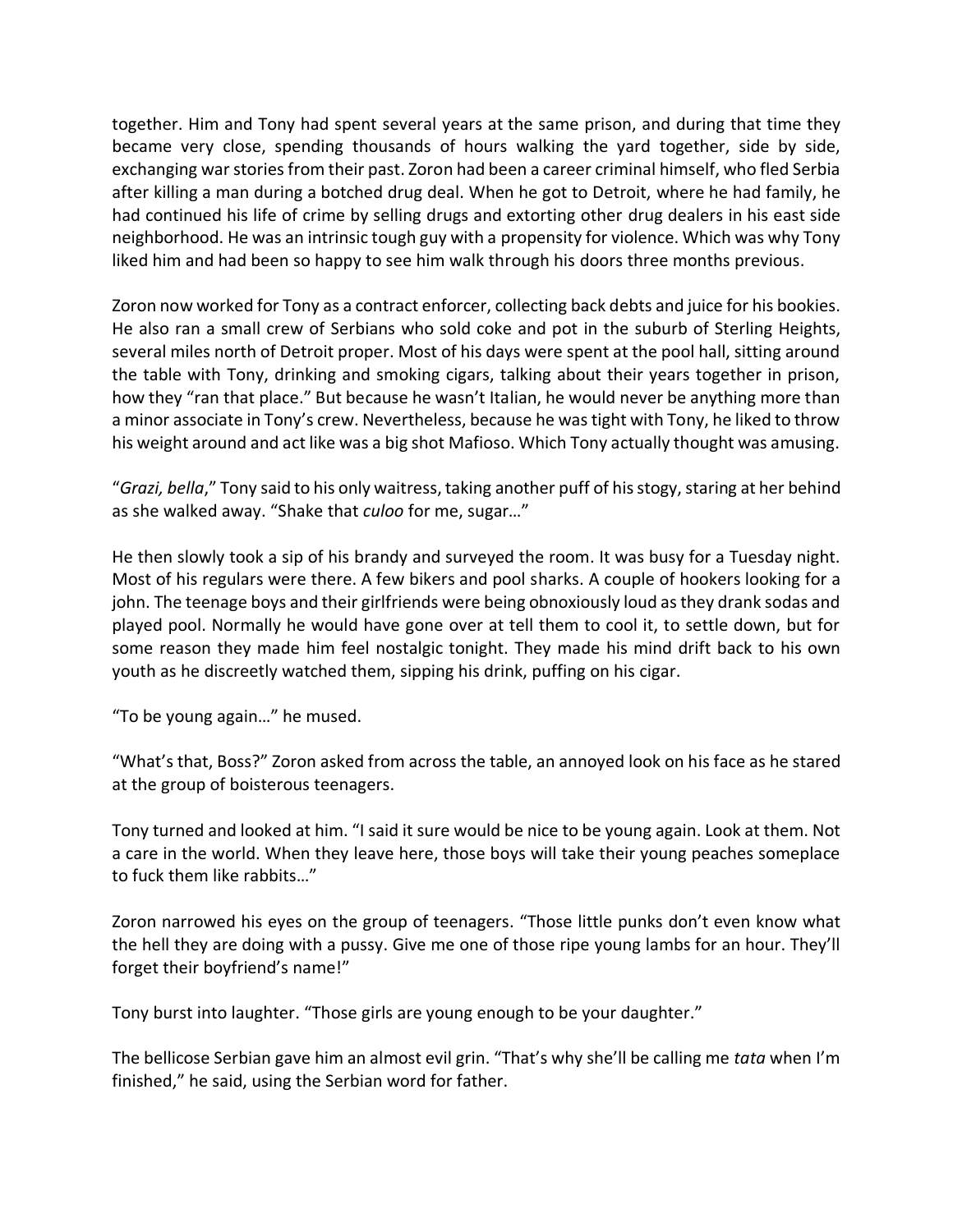Again Tony laughed. "You're a damn pervert, *paisan."*

Zoron gave him a wink. "No, I'm just a man. And over there are a bunch of boys."

For several more minutes, the two old friends continued bantering back and forth as they drank and smoked their cigars, but Zoron found himself scowling at the group of teenagers. He'd never liked kids. Especially loud and obnoxious ones like these. They reminded him of the young punks who played cards and bogarted the dayrooms on prison. So many times he had wanted to walk over and crack a pool stick over their heads to shut them up, to show them who really was tough, but he had to always bite back his anger and refrain. It just wasn't worth 30 days in the hole and dealing with their gang brothers. But these teenage punks, they didn't have a gang. And he wouldn't get 30 days in the hole for putting them in their place. So, before he knew it, he slammed his drink down on the table and found himself making his way towards them. With his stooped shoulders, large head and barrel chest, he looked like an angry bull.

"Hey there, doll," he said to one of the young girls, a particularly buxom brunette wearing a lowcut shirt that displayed ample cleavage. When she looked at him like he was some kind of weirdo, he added, "What's wrong, sugar tits, don't you know a *real* man when you see one?"

One of the teenagers, a good-looking kid with dark hair and a stocky build, chuckled and said, "Easy now, old school."

Zoron glared at him. "Old School?" he growled menacingly. "That's what they called old men in the joint. But I ain't no old man. I can fuck you and your crew of faggot pussies up right now without even breaking a sweat." He turned and grinned salaciously at the girl. "Then I'll take sugar tits in the back and show her how a real man fucks."

The handsome young teenager was one Giovanni "Vonni" Battaglia, a Brooklyn-born Italian tough guy who was not used to being talked to like this. In fact, he had never let anyone talk to him like this. Never in his life. And he wasn't going to start with this drunken old fool.

"Listen, you drunk old Russian—"

"I am Serbian!" Zoron boomed, taking a step closer to him.

"Yeah, whatever," Vonni said, unimpressed. "I don't know what your problem is but do me a favor and take your drunk ass back over there before you get fucked up."

Zoron stood to his full height, his stopped back straightening out to give him a few more inches of height. "You are going to fuck me up, little boy?" he said, bursting into laughter. "Please, show me how. I would love to see this."

Tony suddenly appeared behind Zoron. "Hey!" he yelled. "What the hell is going on? Nobody is fuckin' anyone up in my place unless I say so."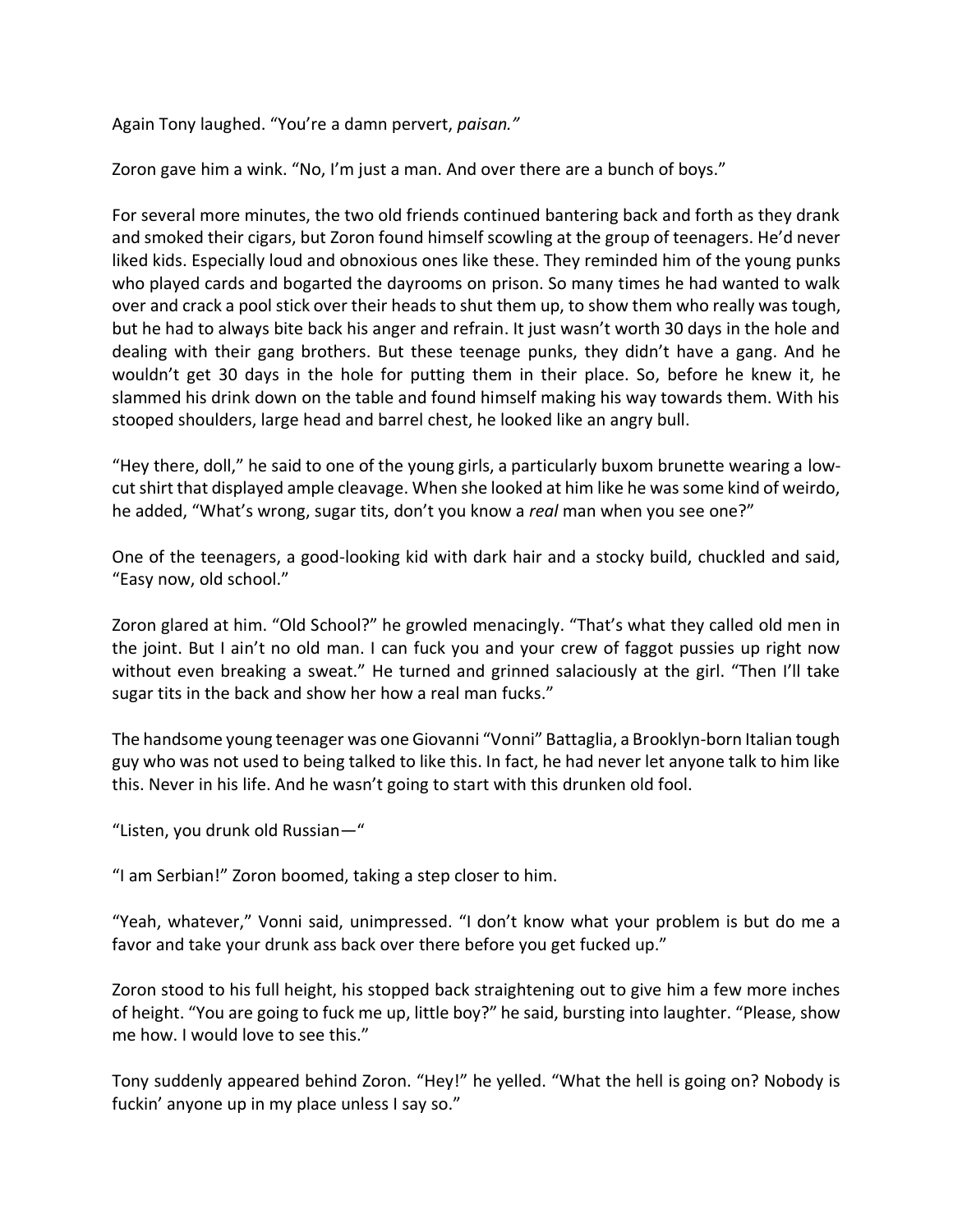Vonni was glad to see Tony had come over to intervene. He didn't know him personally but he knew from King that he was a ranked member of the Syndicate. And he hoped that the old Mafioso knew he was one of King's closest friends. His closet friend.

"Listen, Tony, I don't know if this guy is a friend of yours, but he just comes over here and starts disrespecting Tommy's girl and wanting to fight with me. Do me a favor and get this fucker away from me before he makes me fuck his ass up."

Tony narrowed his eyes on him. "So, kid, you think you can come into my place and disrespect me by threatening my good friend, while I'm standing right here? Who the fuck you think you are?"

Suddenly, in a flash, Zoron had Vonni by the shirt, a stiletto switchblade pressed against his neck. "Yeah, punk, you think you can just come in here and disrespect the fuckin' boss to his face. In the joint, we'd cut you from ear to ear for that!"

Vonni didn't flinch. He simply looked him in the eye. "Listen, friend, you are about to make a big mistake. Do you know who I am?"

Zoron pressed the blade into Vonni's cheek, drawing a small trickle of blood. "You're a punk ass kid who thinks his dick is bigger than it is. I should—"

CRACK! Vonni punched him square in the jaw, dropping him to a knee. But the old Serbian was as tough as he looked. After only a brief moment of shock, he jumped back to his feet, this time brandishing the .38 special he'd had tucked in an ankle holster.

"Now you fucked up, kid…" he growled menacingly, pointing the stub-nosed pistol at Vonni's face. "Now I show you who *YOU* are fucking with."

But when he cocked the hammer back, Tony grabbed his wrist. "Not in my place!" he yelled, pushing him back. "What's wrong with you? He's just some punk kid! You gonna pop him in my place? In front of all these people because he got tough with you? Put that goddamn gun away." He gave him a look. "And since when did you need a gun to handle a couple of teenage punks?"

Zoron, looking both angry and ashamed, drooped his shoulders and stared at Vonni as he slipped the gun back into its ankle holster. "You're lucky, punk, I have a lot of respect for Tony. He just saved your life."

Vonni just stared back at him, knowing he didn't want to push his luck. Not when he himself was unarmed, a rarity these days.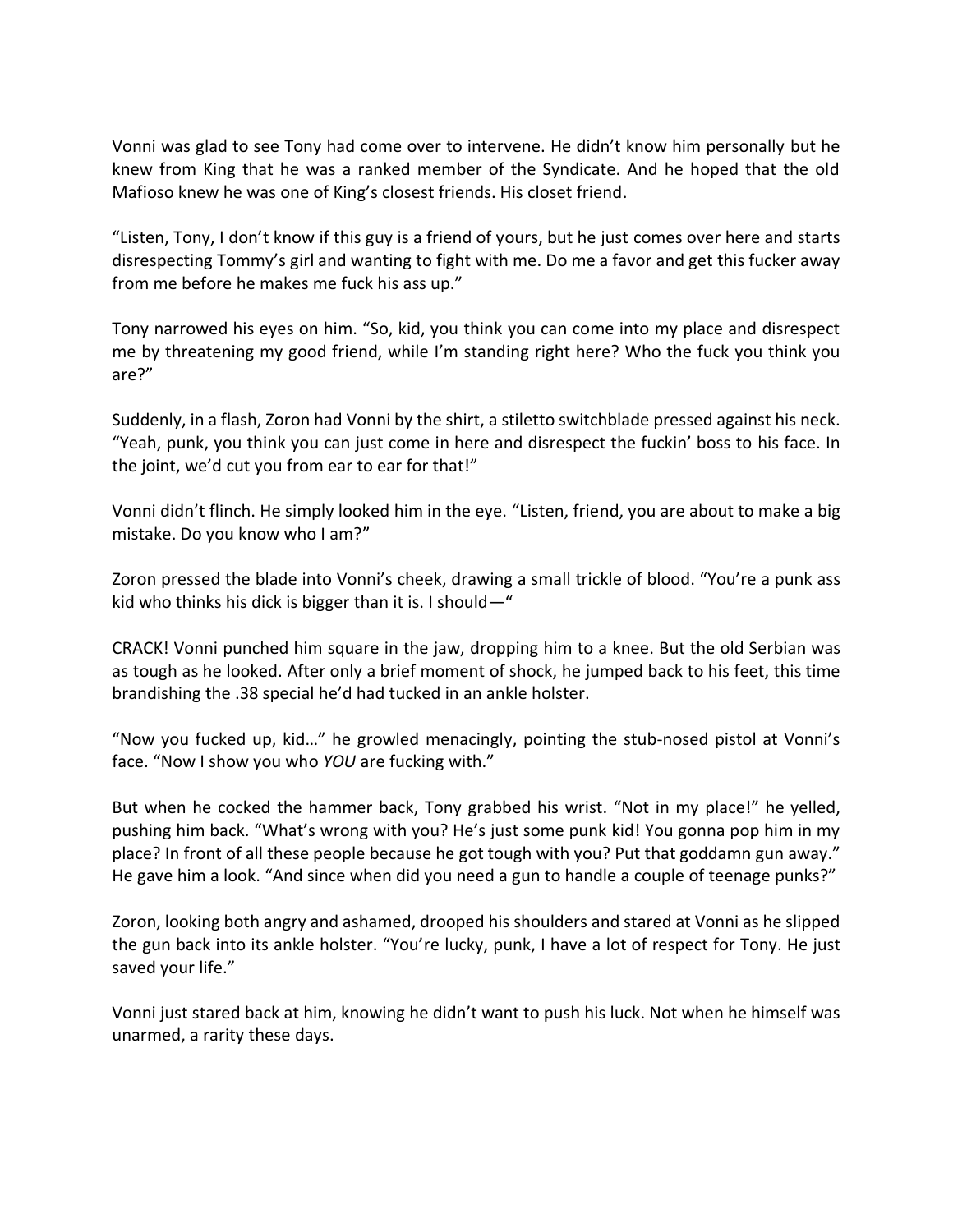Eventually, Tony was able to push Zoron back to their table, where he continued to reprimand him for being such a hot head and nearly killing a kid in his place business, in front of over a dozen witnesses.

"But did you hear how the kid talked to me?" Zoron pleaded his case. "Back in the joint, we put up with punks like that because we had no choice. But we ain't inside no more. We shouldn't have to put up with those little *kurci* out here."

"So…" Tony said, puffing on his cigar. "You were just going to shoot the fuckin' kid right here in my place? What are you, a fuckin' idiot? You'd end up back in the can for another twenty-five years. That what you want?"

Zoron just turned and stared at the group of teenagers as they quickly made their exit from the pool hall. He would have loved to shoot that punk ass kid right in his face. He hated punks like that. He had dreamed of killing them for twenty-five years while in prison. And now, he was just waiting for a chance, the right opportunity to show one of them who was the real tough guy, the real gangster.

\*\*\*

King was sipping hot espresso with his grandfather on the terrace of grandparents' Grosse Pointe mansion, when he heard his grandmother yell from inside the house:

"Giovanni is here!"

King was surprised by this because he had given Vonni instructions to not pick him up for three more hours. He reveled in spending time with his grandfather. They had dinner together almost every night, oftentimes just the two of them alone so they could discuss business. He adored his grandfather, who he considered more of a father than grandfather, since his actual father had been murdered by an assassin the year he was born, over 19 years ago. Since then, his grandfather had taken to raising him like he was his very own son. And for good reason. King was the last Falcone, the last male of their bloodline. But it was more than that. His grandfather wanted to see him someday lead their family into the future. As far back as King could remember, his grandfather had been instilling in him how to carry himself, how to conduct himself with honor, loyalty, and integrity, how to be "a man of honor." He cherished their private evening dinners together, which was why he was now mildly annoyed that Vonni had returned early to pick him up.

"Send him back!" he yelled to his grandmother, who was in the kitchen cleaning up dinner.

But after several minutes, when Vonni didn't appear, King stood and headed into the house, figuring he knew where his *protettore* was. He became even more annoyed when he found him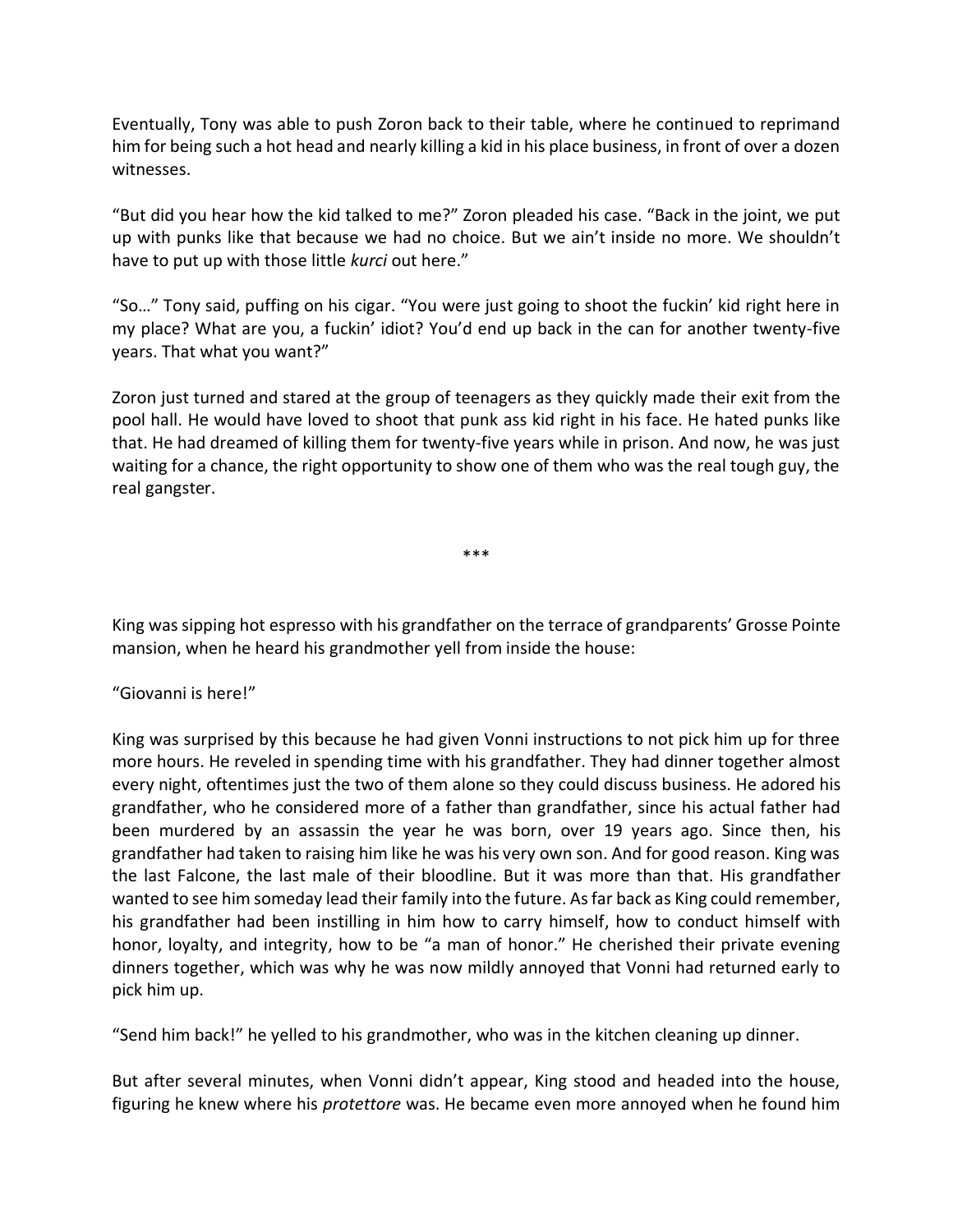sitting in the living room, flirting with his younger cousin, Pamela, who he knew had a crush on Vonni.

"What the hell, bro, I told you nine o'clock," King said, scowling at him, making his annoyance obvious.

"I had a situation," Vonni replied, jumping to his feet, snapping to attention, as a solider would in the presence of a superior officer.

"What kind of situation?" King prompted, suddenly looking more concerned than annoyed.

Vonni glanced at Pamela, signaling that it was something they could not discuss in front of her.

King nodded towards the basement. "Come on, downstairs. Tell me about this situation."

\*\*\*

Three days later, on a busy Friday night, King and Vonni casually walked into EAST SIDE BILLIARDS and slowly took in their surroundings. The place was busy, dark and smoky like almost all pool halls. A few teenagers were shooting pool, but mostly there were older men. In the back were a group of rough-looking bikers and their even rougher-looking girlfriends. Outdated rock was playing from the outdated jukebox. The place had no liquor license but of course it served beer and even liquor to its regular patrons, so almost everyone was drinking.

"You see the guy?" King asked.

Vonni's eyes scanned the room until they stopped on a table set in the far back corner of the room. "Over there."

King followed Vonni's gaze to a table where four men were seated, drinking and playing cards. He vaguely recognized two of them. Old men. Members of the Family for sure. The other two, he had never seen before in his life.

"Come on, let's say hi," he said, nodding for Vonni to follow.

Vonni grinned, but said nothing as he followed his boss right up to the table.

"Which one is he?" King said, pointing at the table of men.

"Him," Vonni answered tersely, piercing Zoron with a glare.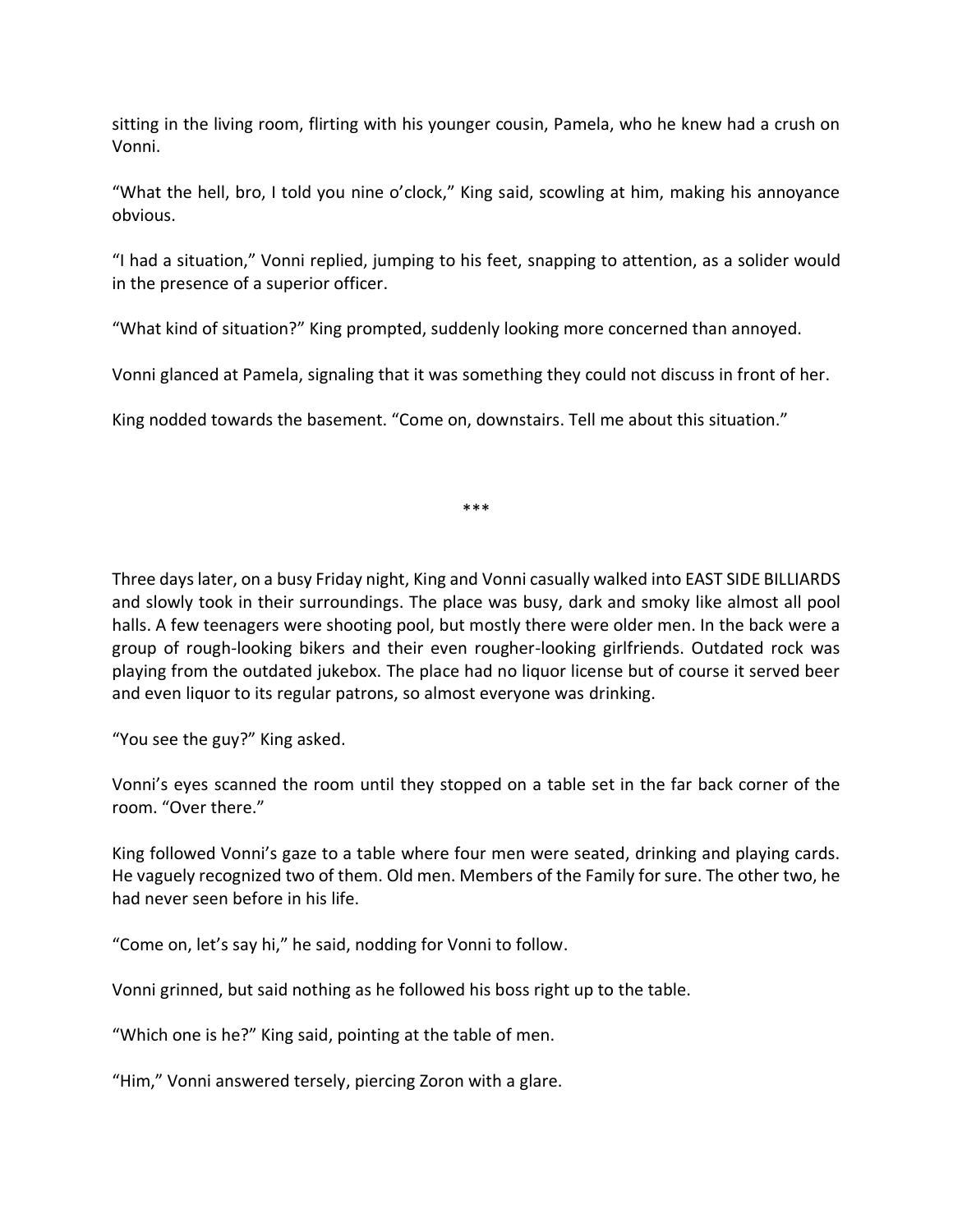Zoron looked up, his eyes red and watery from alcohol. "You again? Do I have to put a bullet in you just to make you go away? What the fuck do you want, punk?"

King took a step closer to him. "What is your name?"

Zoron took a moment to focus his drunken eyes on him. "My name? Who the fuck are *you*, kid? Another pussy ass punk who wants his ass kicked?"

King slowly looked around the table and then stopped on Zoron. "My name… is Omnio Falcone," he said slowly, intentionally, and then gestured to Vonni. "And I'm here because you owe my friend an apology."

Zoron burst into a drunken fit of laughter, and then slowly pushed himself to his feet, his immense bulk causing the old wood chair to creek. "You fuckin' kids these days have balls. I'll give you that…" Casually he reached in his pocket and came out with a switchblade. "How about I butcher you two pretty boys? Huh? Maybe give you what we called in the joint a 'buck-fifty.' Take ahundred-fifty stitches to sew you back up."

Tony, with what seemed like lightning speed, was on his feet, standing between them. At first, when the two kids walked in, the one seemed mildly familiar to him. But when the kid said his name, Omnio Falcone, it suddenly hit him. This kid was no punk. He was the one they called "King," grandson of none other than Don "The Butcher" Falcone, Boss of Bosses. The kid was well-known in The Community. He was supposed to be the real deal. Ran a crew down in the ghetto. A lot of the other *capi* didn't like him. Called him a lone wolf and maverick. Said he was always scabbing people's rackets and stepping on toes. But he was the Boss's favorite grandson so nobody dared say shit about it.

"Zoron!" Tony exclaimed. "Sit your fuckin' ass down. Put that damn knife away. Have some respect for me and my place. You were out of line the other day, and you're out of line now. Apologize to the kid."

Zoron looked at him like he had gone crazy. "What? Do you remember how this punk talked to me? He fuckin' sucker punched me!"

Tony, who now looked sweaty and nervous, waved his hand. "Ah, you had it coming after how you talked to him and that girl. Now apologize to the kid and get it over with. This is my place. You work for me. Now apologize to the kid."

Zoron was confused but he was too belligerent, too stupid, and too stubborn to figure it out. Instead he turned back to King and Vonni. "Fuck that! And fuck these two punks. I ain't apologizing to no one. Especially no fuckin' punk ass kids. In prison, they would—"

"So, you refuse to apologize to my friend?" King asked calmly.